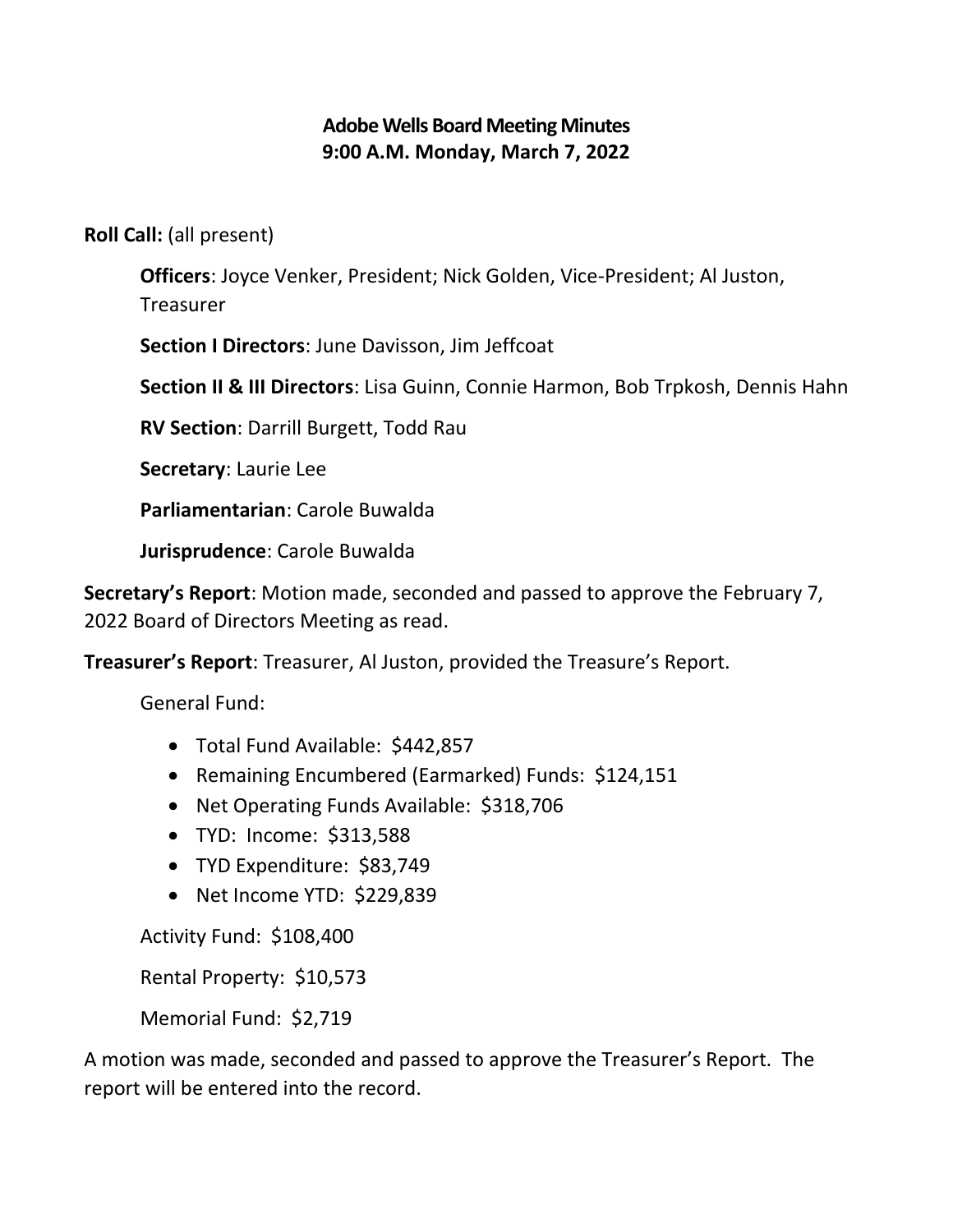## **Old Business:**

- 1. **New Golf Chairperson** Tammy McHaney will be the new Golf Chair beginning April  $1<sup>st</sup>$ . The Women's chair will be Mary Higgins and the Men's chair will be Hans Medina. Gloria Raatz will be the Summer Chair. Tammy has selected her Golf Committee which consists of low, medium and high handicapped golfers.
- 2. **Winter and Summer Golf Liaisons** Rick Strozyk has agreed to be the Winter Golf Liaison and Bob Gotter, the Summer Golf Liaison. If residents have any concerns about the golf course, they should contact these gentlemen who in turn will talk to Victor.
- 3. **Management and Maintenance of Golf Course** At the January 3rd Board Meeting Mike Manning announced he had turned over the management and maintenance of the golf course for the remainder of his term to Victor and Rick Weisbeck. Both gentlemen have indicated a good working relationship and have agreed to continue this arrangement.
- 4. **Election Chairperson** Carole Buwalda is resigning as the election/voting chairperson. Judy Seifert has volunteered to take this position.
- 5. **Updating Committee Chairs for 2022-2023** Nick Golden is working to update the Committee Chairs for the 2022-2023 season. The tentative completion date is the end of March. At this point, of the 51 chairs, 3 positions (All Park Picnic, Thanksgiving Dinner and Christmas Dinner) need to be filled.
- 6. **Rezoning of Property on the North Side** The McAllen Planning Commission held two meetings this winter to consider rezoning the farmland north of Adobe Wells to multi-family residential property. After taking comments from attendees, the Planning Commission voted to rezone the property.
- 7. **Daffodil Project Update** To date we have received no new information on the Daffodil Project. Mike Manning and Arnie DeJoode will contact the new City Engineer and try to arrange a meeting to receive an update.

### **New Business:**

1. **North Side Pond** – The North Side Pond has some holes in it. The United Irrigation District, from whom we receive our water for the ponds, recommended Adobe Wells work with Mr. Juan Pablo Reyes, the person who repairs their ponds. He has given us an estimate to repair four locations in the pond which includes supplies and labor (fill holes with dirt and patch with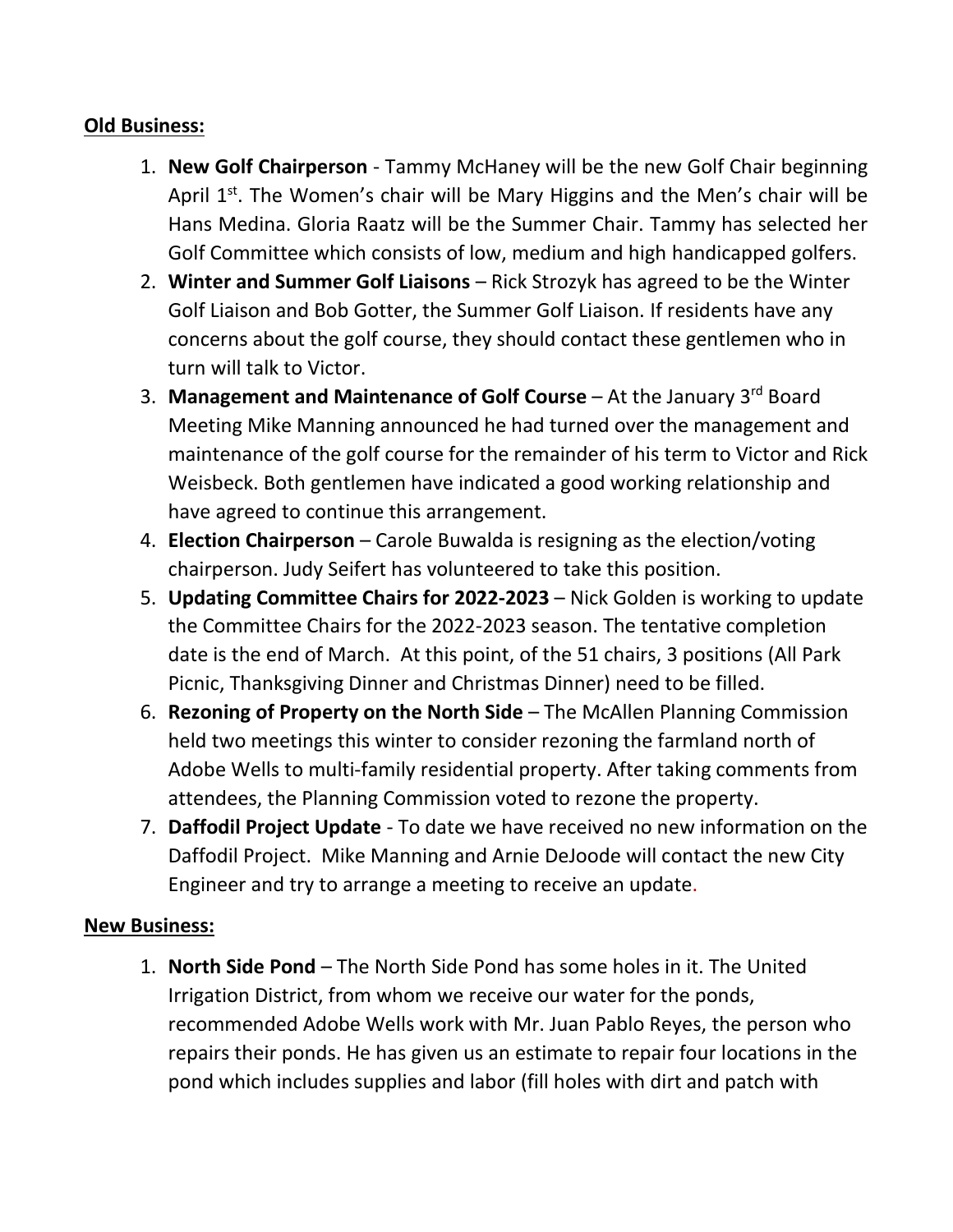concrete). He also used a rebar and went down 5 feet to check and see if there was any concrete at the bottom. He didn't find any concrete, noting the bottom is Bentonite clay. He recommended that it be left that way so that water isn't lost. It is estimated the job can be completed in 3-5 days. A request has been made to see if he can repair an area at the North Side Swimming Pool where some concrete has broken off. President Venker recommended that the Board ask the Homeowners to vote to approve \$3500.00 to cover these repairs. The funding would come from the Activity Fund. In comparison to the \$13,000 estimated cost of a swimming pool company completing the repairs, this is an inexpensive option. Discussion included questions of warranty and quality of work, as well as a possible need to increase requested amount to cover any unforeseen expenses so that work can be completed without further homeowner approval. President Venker will request the contract include the use of rebar or mesh in addition to the concrete. Motion amended to: Ask Homeowners to approve \$4000 to cover the repairs to the pond and perhaps the swimming pool. Motion passed.

- 2. **Security Cameras for Wertz Hall** In the past Wertz Hall had four lesser quality security cameras which were not reinstalled after the renovation. An estimate from Texas Security Systems has been received to install four new cameras at Wertz Hall. The wiring is still there from the previous cameras, so the estimate includes 4 cameras, an 8 channel Recorder, Power supply, installation and 24-month warranty. A 12-month extended warranty is available for \$140. A motion made to ask the Homeowners to approve \$1500 from the Activity Fund to purchase the cameras and include the additional warranty. Discussion included purchasing additional cameras to cover all entrances (two at front door to cover packages, pool room, card room, kitchen, office, and side door to Wertz). Currently Wertz has wiring for 6 cameras. The new system would have capability for 12 cameras. Motion amended to: Spend up to \$3000 from the General Fund for 7 cameras and wiring for the extra cameras. Motion seconded and passed. New cameras will also be installed at the  $19<sup>th</sup>$  Hole.
- 3. **Residents License Plate Numbers to create Data Base for Security Cameras** With our Security Video Cameras from Texas Security Systems there is the capability of loading our residents' vehicle license plate numbers into the system. Then, if something happens in Adobe Wells, vehicles of our residents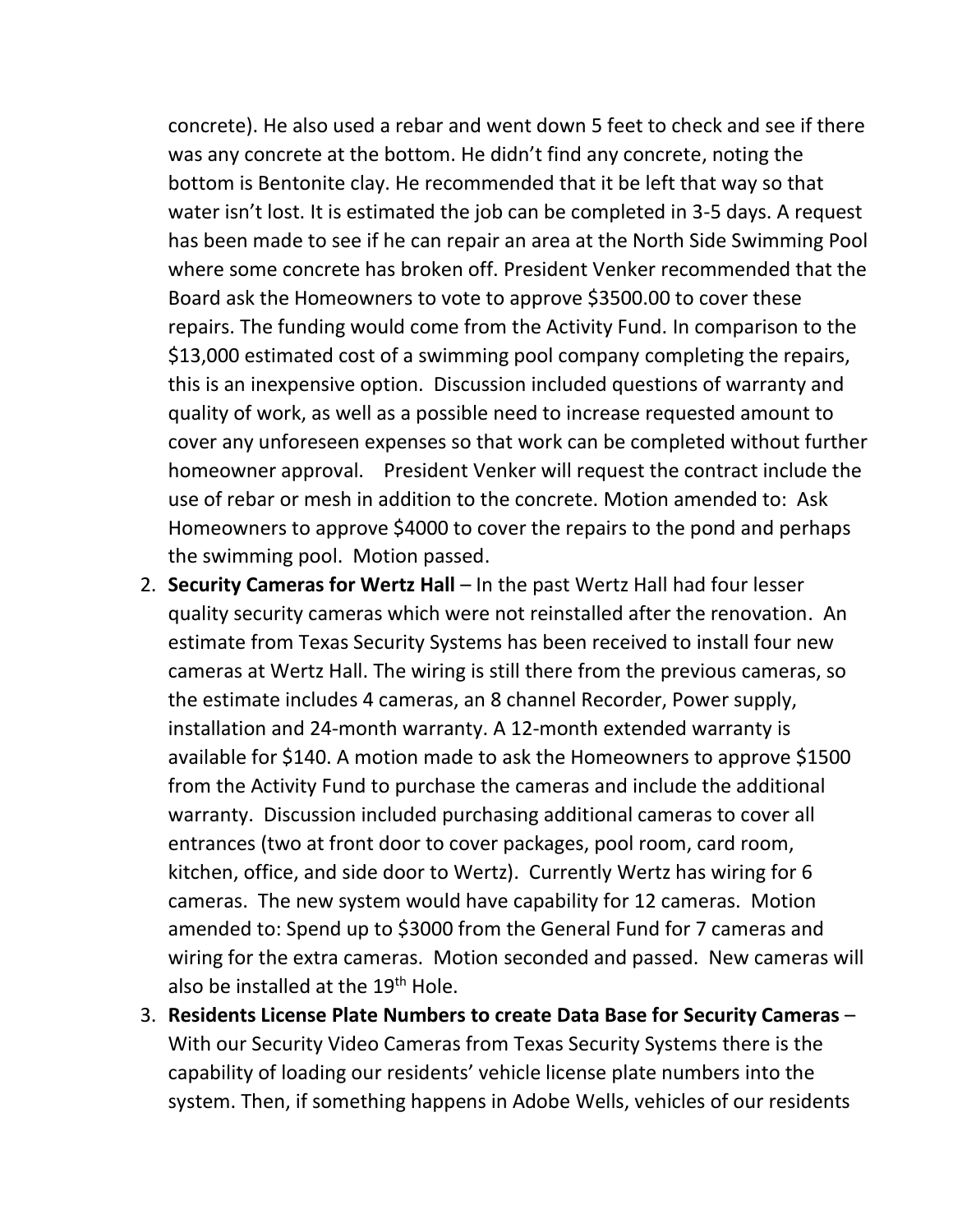can be automatically excluded, and a search can be made in the recordings for a vehicle that doesn't belong here. The President is asking the Directors to visit residents and ask them to fill out a form with the information and for the Directors to return the forms to either President Venker or Veronica. This should be done as soon as possible before our Winter Texans leave. Appreciation was expressed to Linda Manning and Lou Dellinger who have graciously offered to input the information into the system. It is noted that the program generates a "black list" and a "white list" of vehicles – if residents are unwilling to provide their information, then their vehicle's license plate number would be left off the white list. Listing is optional. This list does not replace the need for stickers on residents' cars (stickers are removable with a blow dryer). It was noted a rule exists that residents are to register their guests in the office and get a pass for visitors' cars.

4. **Microphones for Wertz Hall** - One of the cordless microphones has disappeared and a replacement would not work with the current system. In researching options, it was found that many systems are not currently available due to supply chain issues. One system was found that included a \$275 discount if purchased within a short time frame. This is a Nady 8 microphone set for \$1299.99. The 8 Channel Harbinger Powered Mixer is \$449.99. Eight short XLR connecting cords were also needed as well as an estimated \$100.00 for installation. Estimated cost with taxes and free shipping was \$2100.00. The new microphone package came with a 45-day full refund policy. Previously, the Board voted to go ahead and purchase the system and a 3-year warranty from the Guitar Center. The total cost was \$1764.47. President Venker asked the Board to consider including the installation of the old system and speakers at the 19<sup>th</sup> Hole. A motion was made and seconded to ask the Homeowners to approve \$2400 from the Activity fund to reimburse the General Fund for a new microphone system. It was noted the microphones take 2 AA batteries and last for approximately 10 hours; this purchase would allow for eliminating the corded microphone which is a tripping hazard; and few of the new microphones will be stored for future needs. Additional concerns included the need for security, a locked storage box and signing out process for the key. The motion passed.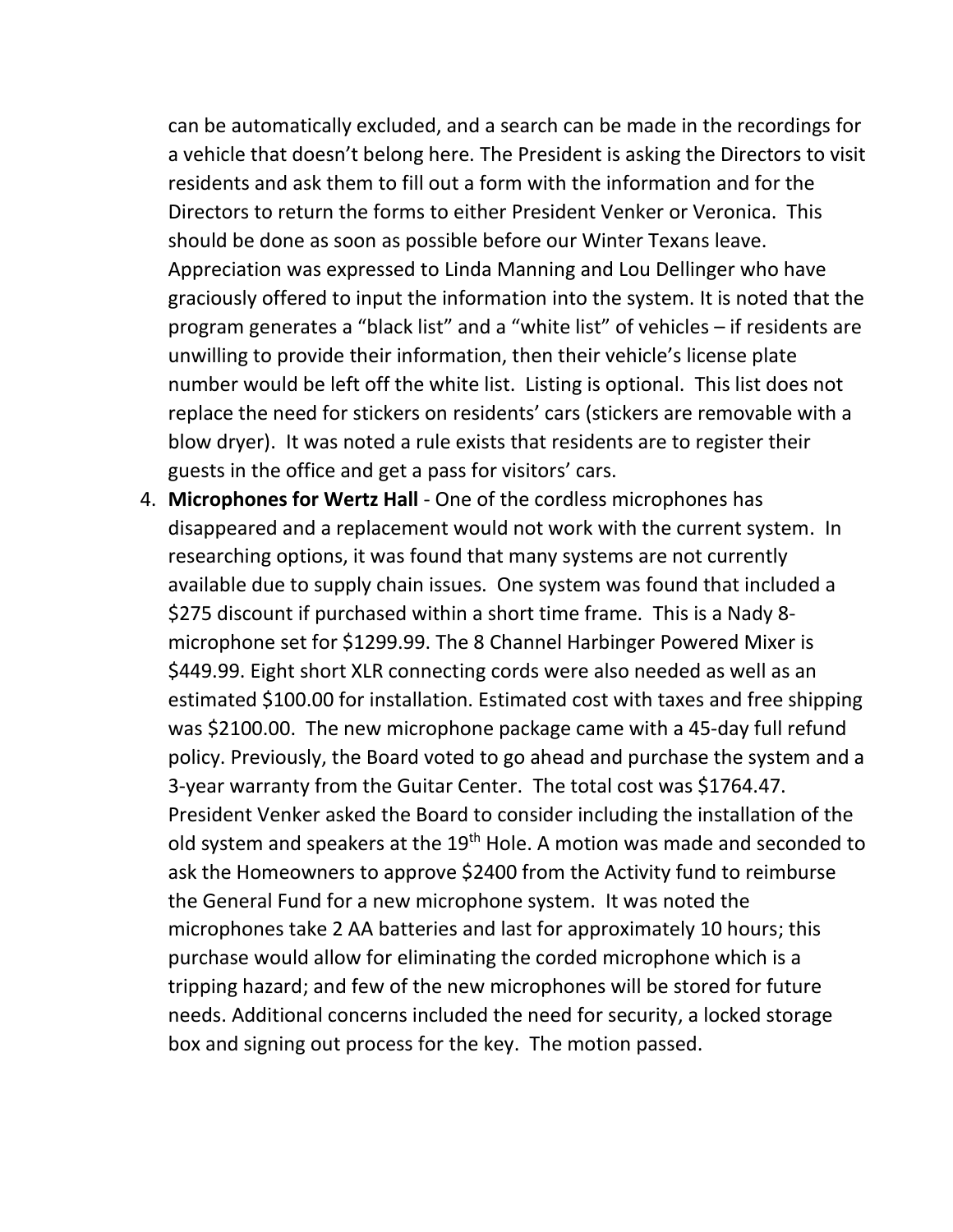- 5. **Netting for Practice Tee** Russ Garrett made a presentation requesting netting along the practice tee. It was noted beginner golfers are hesitant to use the practice tee due to fear of damaging homes aligning that area. The proposal is modelled on netting at the 10<sup>th</sup> tee. He also requested maintenance to re-stretch the netting on #10 and #15. It was noted that metal poles would last longer and may not be as expensive as wooden supports. A 12 ft x 100 ft net would cost approximately \$700 with additional expense of an installation kit of \$100. Discussion centered on the location of the netting (close to tee versus along the fence line). Volunteer labor could be used to install the netting. A concern was raised that the practice area may need to be used for golf course in light of the Daffodil Project. The Board requested a formal estimate including galvanized poles, concrete, netting, and installation kit before voting.
- 6. **Memorial Tables and Benches** President Venker will be announcing the opportunity for residents to order Memorial benches and/or tables. A request was made to send suggestions to her for locations on the golf course or other Adobe Wells property where old benches might need to be replaced. Anyone interested in ordering memorials should contact President Venker.
- 7. **New Computer for Information Office** A new computer is needed for the Information Office as the one in use is about 15 years old and operates using Windows 8 (Windows 11 is the current version). The cost of replacement would be approximately \$600. Because Office Expense is a line item in the General Budget, no vote is needed. The need to remove and destroy the old hard drive was noted.
- 8. **Sewage Lift Station Project** On February 22, 2022, Arnie DeJoode, Mike Manning and the Adobe Wells Officers met with the McAllen Public Utilities Engineering Department Representatives to discuss the final drawings for the Lift Station Abandonment Project. They briefed us on the status of the project and the finalized, signed drawings. At the meeting, Mr. Ramirez stated that he looked at a document indicating Adobe Wells owned the Lift Station. Mike forwarded the information to Mr. Barkhurst, our lawyer for the project. Mr. Barkhurst immediately filed a Public Information Act Request to the City of McAllen to determine who owns the Lift Station. When we receive the document, we will discuss the course of action with the lawyer. Then we will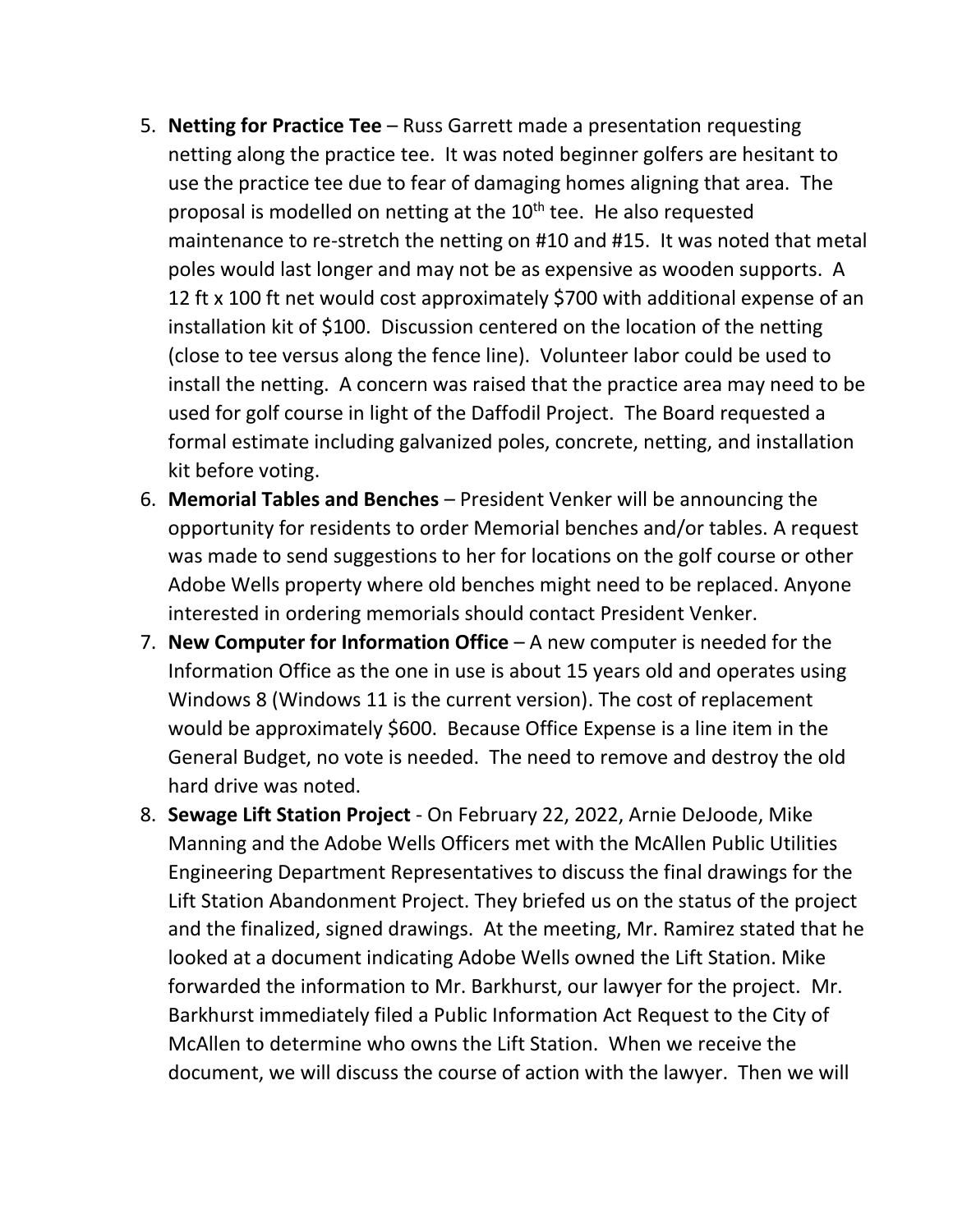present the project to the Board to decide upon granting an easement to the City and outlining our requirements for the City to obtain the easement.

### **General Discussion**

## **Director's Reports**

- Todd Rau: no concerns
- Darrell Burgett: no concerns
- June Davisson: no concerns
- Jim Jeffcoat: Several residents have asked how information is shared from the park to the homeowners. Residents are welcome to attend Board or Homeowner meetings. Minutes are posted on the Adobe Wells website (password protected) and on the bulletin board outside Veronica's office but not Facebook. This information about location of the minutes could be included in the Welcome Packet.
- Connie Harmon:
	- o Concern expressed about palm tree debris is it a danger to homes or owners. The park has paid for trimming and no other action is warranted at this time.
	- o A question about the handout from Iron T Welding. President Venker indicated it was a bid for the expansion of the Auction Shed from the company that built the original shed. Additional bids are being sought.
- Lisa Guinn: no concerns
- Bob Trpkosh: Residents have voiced concern about the Dance Committee's decision not to serve food but to still charge the same or more. It was noted the lack of snacks was due to CoVid concerns. Suggest residents with concerns should contact next year's Dance Committee.
- Denny Hahn: Concerns about the individual/company installing the fake grass at particular properties in light of the rule against running a business out of a residence. Current work is being done by homeowners' nephew who is exchanging the installation for a place to stay in the RV section. A letter will be sent notifying the installer that he cannot run a business out of his home or block the street during installations.